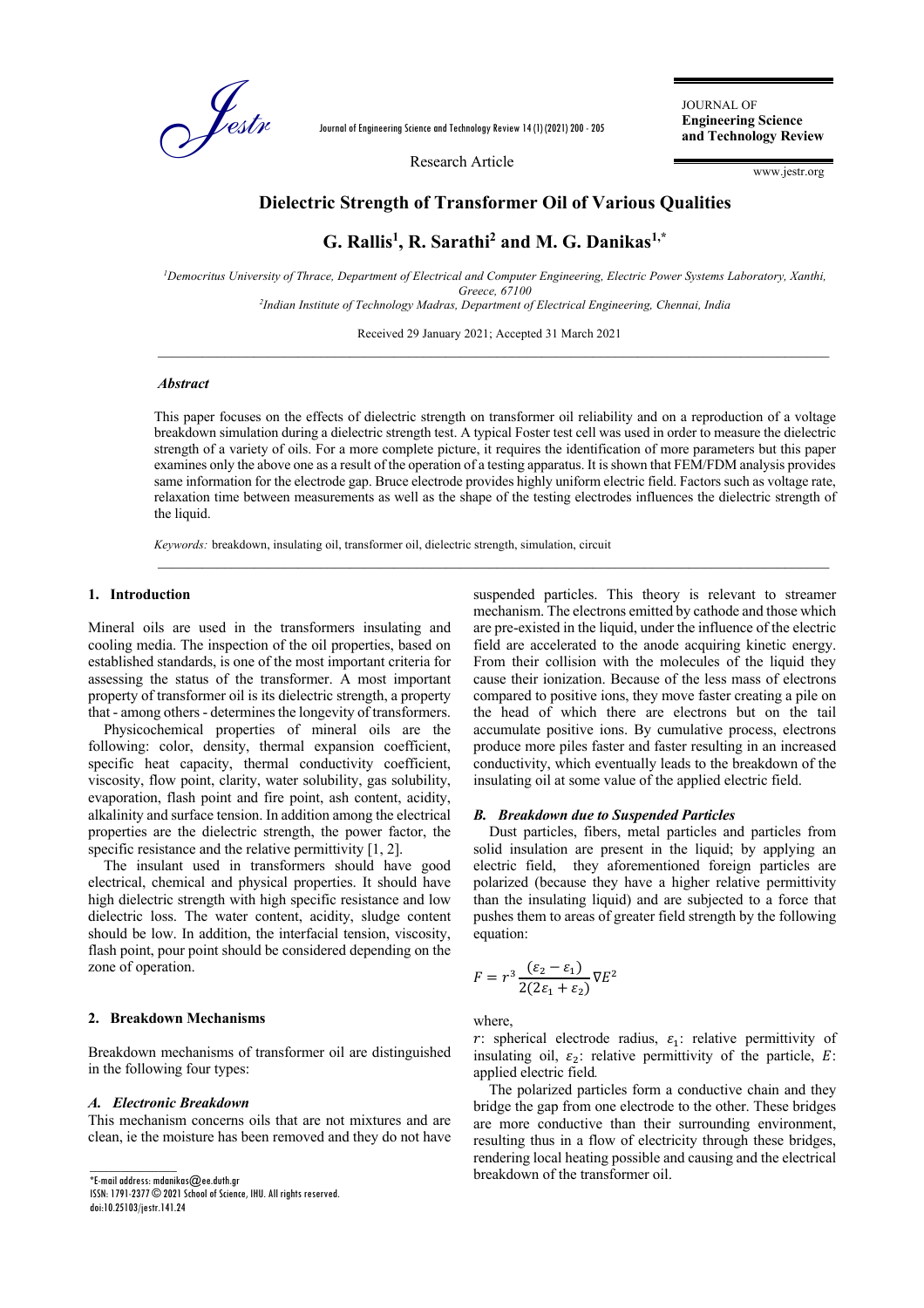#### *C. Thermal*

Air or gas bubbles can exist in the insulating liquid and they can come from decomposition of the liquid molecules, from temperature and pressure changes, from gas pockets on the surface of the electrodes or from evaporation of the liquid due to the electrons emission from some micro-protrusions which are located on the surface of the electrodes due to on-site heterogeneity. As a result of the applied electric field E, bubbles can elongate along the gap forming chains - without necessarily - changing their volume creating a conductive path between the two electrodes. Then, ionization begins and the insulating liquid breakdown occurs. The developing electric field inside an air bubble  $E_h$  (*ε*=permittivity of the oil) is:

$$
E_b = \frac{3\varepsilon E}{2\varepsilon + 1}
$$

## *D. Electro-transport and Electro-hydrodynamic Theory*

Ιn this case, the dielectric fluid has a high purity index, subjected to high voltage and under a stationary condition, electrical conduction will result from charges injected from the surface of the electrodes. Τhe electrostatic Coulomb forces caused by the resulting space charge may lead to hydrodynamic instability which in turn produces current [3- 6].

## **3. Factors that Affect the Dielectric Strength**

Dielectric strength is a most important factor affecting the oil quality. Additional factors that affect dielectric strength are moisture, temperature, foreign particles and liquid movement, electrode material and pretreatment of the electrodes, geometry of the electrodes, size of the electrodes, oil sample volume, flow electrification due to its flow rate associated with the materials in the transformer, oil temperature, oil sample preparation, magnitude of applied voltage as well as its frequency, duration and polarity, molecular structure of the oil, its aromatic component, pressure, intervals between breakdowns, additives that may improve the oil behavior (antioxidants and metal deactivators) and the testing technique (including possible conditioning) [7].

#### **4. Experimental Setup**

The testing apparatus which used in the experiment can ascertain the effects of the gap, the voltage increase rate, the electrode type and the time between breakdowns to the voltage breakdown (Fig.1). Three types of transformer oil were used and compared. The oils have been checked in 2009, 2012 and 2015. Oil N1A (with the following characteristics: density 0.88 g/cm<sup>3</sup>, mean breakdown voltage in 2009 83.9 kV, in 2012 85.6 kV and in 2015 74.2 kV, humidity in 2009 16.6 ppm, in 2012 12.8 ppm and in 2015 14.4 ppm, interfacial tension 17.3 dynes/cm, tanδ 0.0706, specific resistance (ρ) 2.16 G $\Omega$ m, acidity 0.08 mgKOH/g), oil N2B (density 0.865  $g/cm<sup>3</sup>$ , mean breakdown voltage in 2009 89 kV, in 2012 82.8 kV and in 2015 52.3 kV, humidity in 2009 11.6 ppm, in 2012 5.7 ppm and in 2015 12.8 ppm, interfacial tension 23.5 dynes/cm, tanδ 0.0189, specific resistance (ρ) 16.35 GΩm, acidity 0.04 mgKOH/g) and oil N3A (density 0.865  $g/cm^3$ , mean breakdown voltage in 2009 77.2 kV, in 2012 71.9 kV and in 2015 80.7 kV, humidity in 2009 10.8 ppm, in 2012 8 ppm and in 2015 11 ppm, interfacial tension 28.1 dynes/cm, tanδ 0.0115, specific resistance (ρ) 2.11 GΩm, acidity 0.03 mgKOH/g). All the oils were supplied by the Public Power

Corporation of Greece (from the area of Neo Faliro, near Athens) and were taken from transformers 150 kV/20 kV. The transformer with the oil N1A was subjected to major repair back in 1996, whereas the transformer with the oil N2B was checked for oil resistance in 2007 and the transformer with the oil N3A was also checked for oil resistance in 2008.



**Fig. 1.** Typical Foster test cell experimental device (up -left), front picture (up - middle), testing cells with adjustable gap (middle – left) Bruce profile on uppers and flat on bottom). Rate selections were 500Vps, 2000Vps and 3000Vps. The characteristics of the three oils (at the bottom, N1A, N2B, N3A) are described in the text. [Shots where taken from the lab]

#### *Testing procedure*

A typical Foster test cell was used for all experiments. Care was taken in order to follow the instructions and precautions of the relevant specifications for dielectric strength measurements of transformer oil. Testing has been performed with two pairs of electrodes, one with flat electrodes and the other with the typical Bruce profile electrodes (which also give a quasi-uniform electric field distribution). The various electrode gaps were set with the aid of clean feeler gauges. The tests were carried out as per IEC 60156-1995 standard [8].

For the work purposes the gaps which used where 2.55/2/1.8/1.5/1.25/1/0.8/0.5 mm. For each gap were taken 6 measurements for each increase voltage rate of 500/2500/3000 Vps. The relaxation time between gap changes was 1 min and between voltage rate changes was 5 mins. Initially, it was used the first cell and were taken all the series of measurements for all three, oils then the test was repeated for the next cell. After the assortment of all the results the dielectric strength E was given – since we had uniform gaps by the following equation, where  $d$  is the gap, and V the applied voltage:

$$
E = \frac{V}{d}
$$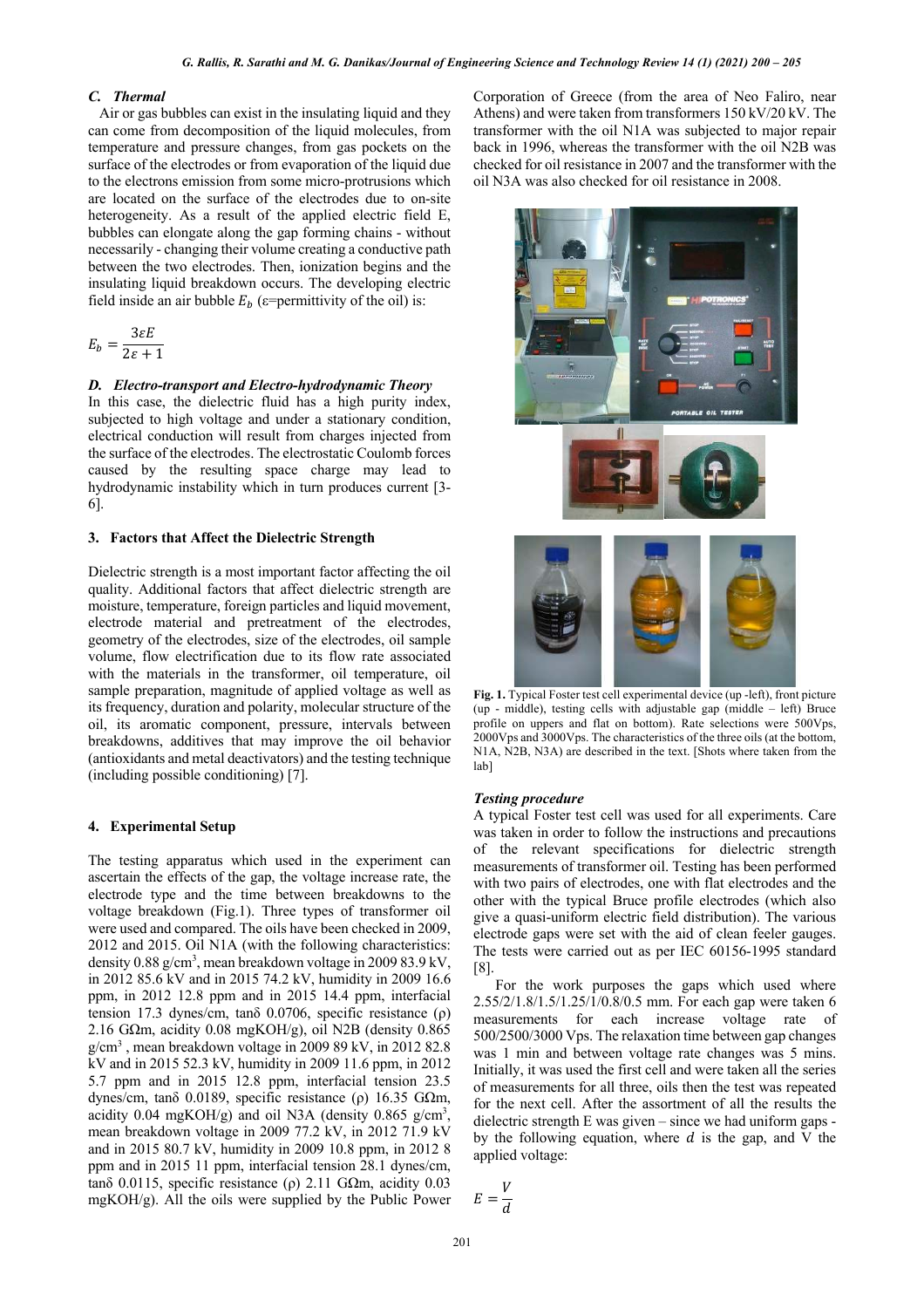In all the following graphs the blue line represents 500 Vps, the red line represents 2000 Vps and the green line represents 3000 Vps (Figs. 2 and 3)





**Fig. 2.** Comparison of the dielectric strengths of the 3 oils for 500/2000/3000 Vps with respect to 0.5/0.8/1/1.25/1.5/1.8/2/2.55 mm gap for flat electrodes and Bruce profile type (mushroom electrodes).









0.5 mm 0.8 mm 1 mm 1.25 mm 1.5 mm 1.8 mm 2 mm 2.55 mm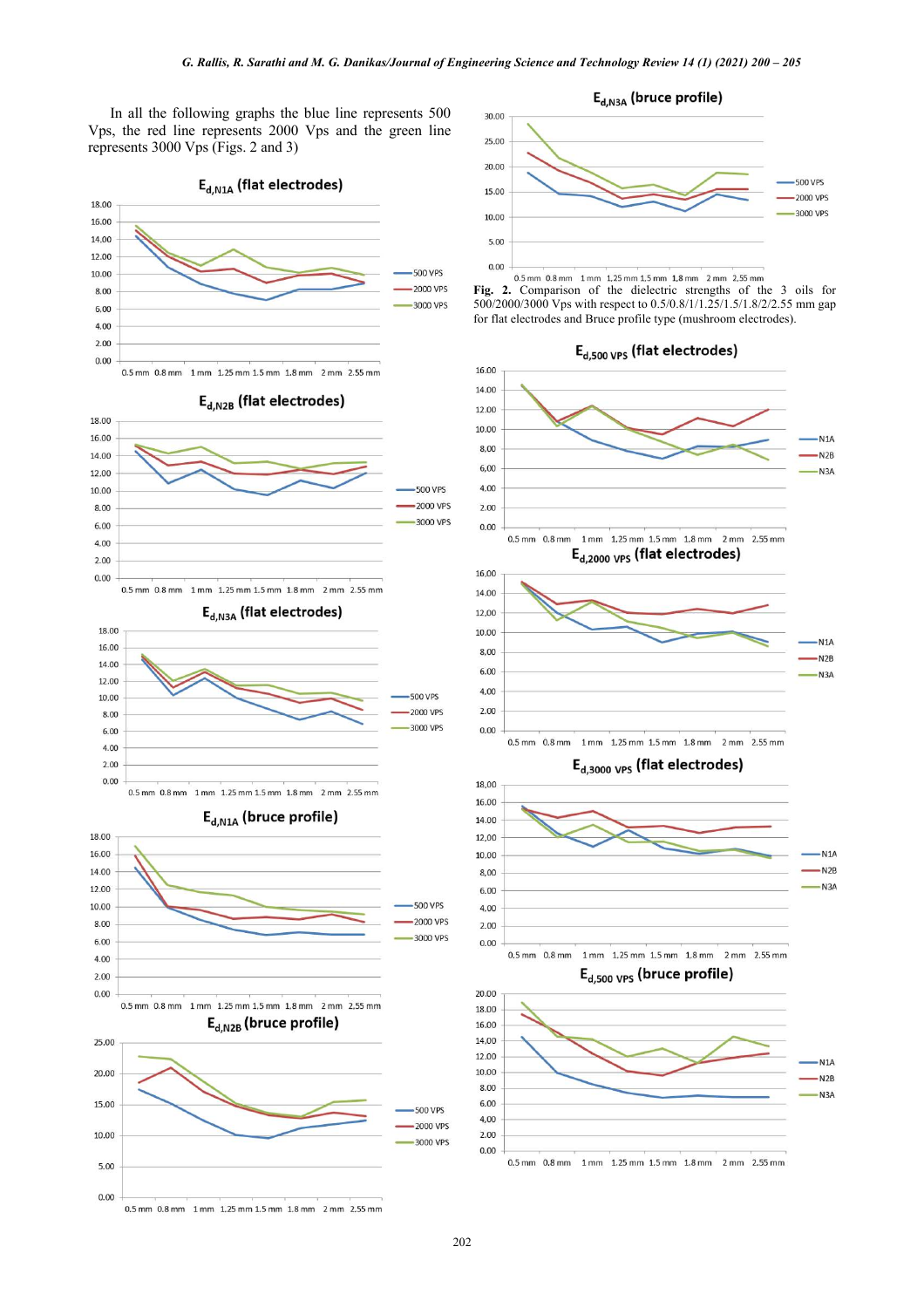

0.5 mm 0.8 mm 1 mm 1.25 mm 1.5 mm 1.8 mm 2 mm 2.55 mm **Fig. 3.** Comparison of the dielectric strengths of the 3 oils with respect to 500/2000/3000 Vps for flat and Bruce profile type electrodes.

The next phase of the tests was the inspection of the effect of relaxation time on dielectric strength. This was achieved by using the flat electrodes cell filled by N2B oil. It was used a voltage rate of 500 Vps and gaps of 2/1/0.5 mm (Fig. 4).



**Fig. 4.** Effect of relaxation time on the breakdown voltage according to the standards  $(o)$  and according to the new times  $(x)$ , 0.5mm marked with blue, 1mm marked with red and 2mm marked with green.

#### *Testing setup-simulation*

The device plugs on AC supply 230V/50Hz. A circuit breaker is responsible for power interruption when the current increases instantly to high values at the moment of breakdown. Afterwards follows the stair of autotransformer which has a moving indicator in order to receive all the values between 0-230V.

Fig. 5 shows the test transformer used to generate the required AC voltage. The applied AC voltage was measured using a capacitance divider (Fig. 6).



at 500 Vps for 1 sec (Matlab).

The oil gap is simulated by a RC load in parallel. In order to simulate the breakdown of the gap, by which in real conditions the circuit breaker would instantly open due to short circuit current, the breaker was adjusted to open in a real value of voltage breakdown (Fig. 7).



**Fig. 7.** Circuit simulation (Matlab).



**Fig. 8.** Signals as shown by scope. Load voltage, reset signal, breaker current and breaker voltage respectively (Matlab).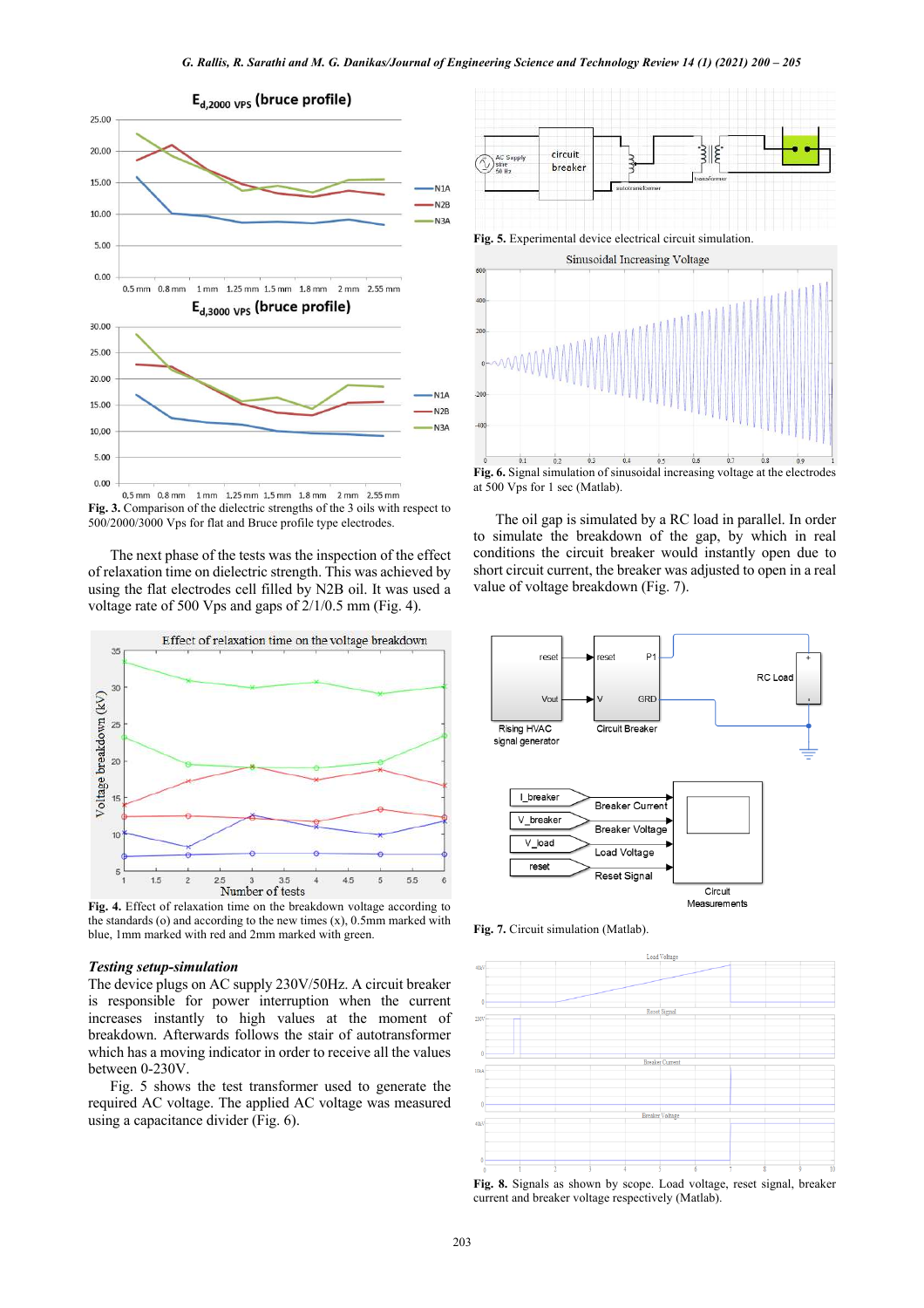In Fig. 8. the load voltage is increased until the breakdown occurs. The circuit breaker current at the moment of the breakdown takes a high value, thus the breaker is activated and the current spike drops to zero. Also, the voltage at the terminals of the breaker increases to the value of voltage applied, until the reset button is pressed and the circuit returns to the original state.

For the electrostatic field calculation Finite Elements Method (FEM) analysis and Finite Difference Method (FDM) as shown below (Figs. 9 and 10 respectively).





**Fig. 9.** FEM analysis applied on the two testing cells (FEM).



**Fig. 10.** FDM analysis applied to the test cell with parallel electrodes (Matlab).



**Fig. 11** FDM analysis applied to the Bruce profile test cell (Matlab)

Since no sharp points and/or protrusions were involved, both FEM and FDM seem to be efficient in calculating the electric field distribution of both electrode arrangements (Fig. 9, Fig. 10). It is to be noted that with the Bruce profile electrode arrangement, the electrodes are not as smooth as they are in reality but this depends on how dense the mesh arrangement in the electrode gap [9]. Nevertheless, it is obvious that this arrangement provides uniform electric field distribution (Fig. 11).

## **5. Discussion**

This experimental setup is according to ASTM D1816 and ASTM D877 standards and it gives results about the oil suitability for use in power transformers. From the above tests, it can be easily ascertained that the voltage breakdown reduces with gap reduction, it increases with increasing voltage rate, it gives higher dielectric strength values for Bruce profile electrodes and it increases while relaxation time is increased.